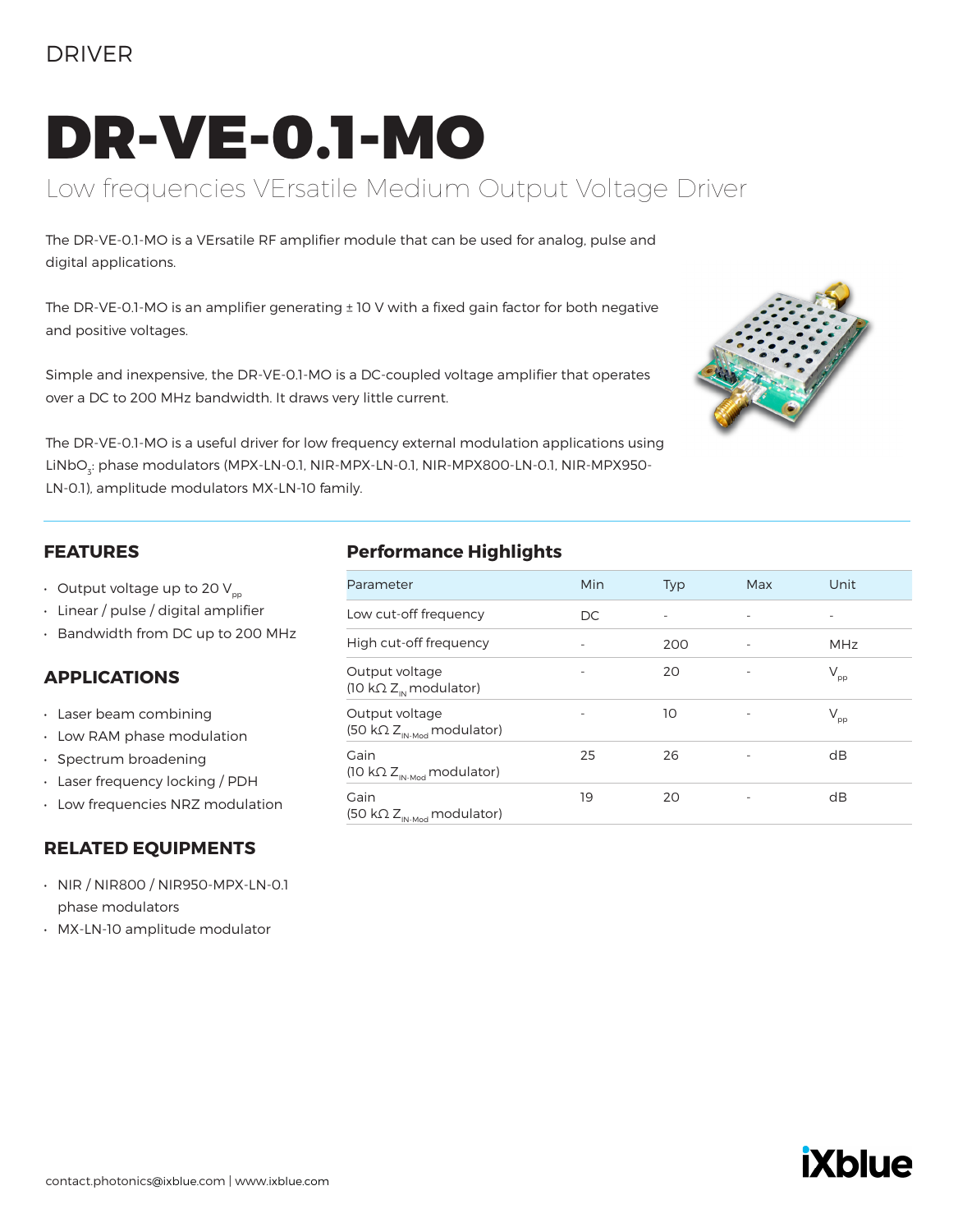# DRIVER | **DR-VE-0.1-MO** | 2/4

# DR-VE-0.1-MO

# Low frequencies VErsatile Medium Output Voltage

#### **Input Electrical Characteristics**

| Parameter                | Symbol                 | <b>Min</b>               | Typ                      | Max    | Unit            |
|--------------------------|------------------------|--------------------------|--------------------------|--------|-----------------|
| Input impedance matching | $Z_{\text{IN}}$        | $\overline{\phantom{a}}$ | 50                       |        | Ω               |
| Input voltage            | $V_{\shortparallel N}$ | $\overline{\phantom{a}}$ |                          |        | $V_{\text{pp}}$ |
| Supply voltage           | $V_{\text{bias}}$      | 11.5                     | 12                       | 13     | V               |
| Current consumption      | $ +$ <sub>bias</sub>   | 20                       |                          | 100    | mA              |
| Supply voltage           | $V_{\text{bias}}$      | $-11.5$                  | $-12$                    | $-13$  | V               |
| Current consumption      | l-<br>bias             | $-20$                    | $\overline{\phantom{a}}$ | $-100$ | mA              |

#### **Output Electrical Characteristics**

| Parameter                          | Symbol              | Condition                                            | Min                      | Typ                      | Max                      | Unit |
|------------------------------------|---------------------|------------------------------------------------------|--------------------------|--------------------------|--------------------------|------|
| Lower frequency                    | T <sub>lower</sub>  | $\sim$                                               |                          | <b>DC</b>                |                          |      |
| Upper frequency                    | upper               | -3 dB point                                          | $\overline{\phantom{a}}$ | 200                      | $\overline{\phantom{a}}$ | MHz  |
| Modulator Z <sub>IN</sub> matching | $Z_{\text{IN-Mod}}$ | Modulator input impedance                            |                          | 10 k or 50               | $\overline{\phantom{a}}$ | Ω    |
| Gain                               | G                   | @10 MHz, 10 k $\Omega$ Z <sub>IN-Mod</sub> modulator | 25                       | 26                       | $\overline{\phantom{a}}$ | dB   |
|                                    |                     | @10 MHz, 50 $\Omega$ Z <sub>IN-Mod</sub> modulator   | 19                       | 20                       | $\overline{\phantom{a}}$ | dB   |
| Output voltgage                    | $V_{\text{OUT}}$    | @10 MHz, 10 k $\Omega$ Z <sub>IN-Mod</sub> modulator | $\overline{\phantom{a}}$ | 20                       | $\overline{\phantom{a}}$ | Vpp  |
|                                    |                     | @10 MHz, 50 $\Omega$ Z <sub>IN-Mod</sub> modulator   |                          | 10                       | $\overline{\phantom{a}}$ | Vpp  |
| Saturation output voltage          | $V_{SAT-OUT}$       | @10 MHz, 10 k $\Omega$ Z <sub>IN-Mod</sub> modulator | -10                      | $\overline{\phantom{a}}$ | $+10$                    | V    |
|                                    |                     | @10 MHz, 50 $\Omega$ Z <sub>IN-Mod</sub> modulato    | $-5$                     | $\overline{\phantom{a}}$ | $+5$                     | V    |
| Pulse width                        | <b>PW</b>           | Pulse mode                                           | 8                        | ٠                        | $\overline{\phantom{a}}$ | ns   |
| Frequency repetition rate          | <b>FRR</b>          | Pulse mode                                           | 0                        | $\overline{\phantom{a}}$ | 50                       | MHz  |
| Rise and fall times                | $Rt$ / Ft           | Pulse mode                                           | $\overline{\phantom{a}}$ | 6                        | 10 <sup>°</sup>          | ns   |
| Data-rate                          | <b>PRBS</b>         | Digital mode                                         |                          |                          | 150                      | Mb/s |
| Input return loss                  | $S_{11}$            | $f < 200$ MHz                                        | $\overline{\phantom{a}}$ | $-10$                    | $\overline{\phantom{a}}$ | dB   |
| Output return loss                 | $S_{22}$            | $f < 200$ MHz                                        | $\overline{\phantom{a}}$ | $-10$                    | $\overline{\phantom{a}}$ | dB   |

#### **Absolute Maximum Ratings**

Stresses in excess of the absolute maximum ratings can cause permanent damage to the device. These are absolute stress ratings only. Functional operation of the device is not implied at these or any other conditions in excess of those given in the operational sections of the data sheet. Exposure to absolute maximum ratings for extended periods can adversely affect device reliability.

| Parameter             | Symbol            | <b>Min</b> | Max | Unit |  |
|-----------------------|-------------------|------------|-----|------|--|
| RF input voltage      |                   | -          | 10  | pp   |  |
| Supply voltage        | V <sub>bias</sub> | -16        | 16  |      |  |
| Operating temperature | op                |            | +55 | ∽    |  |
| Storage temperature   | st                | $-40$      | +85 | ∽    |  |

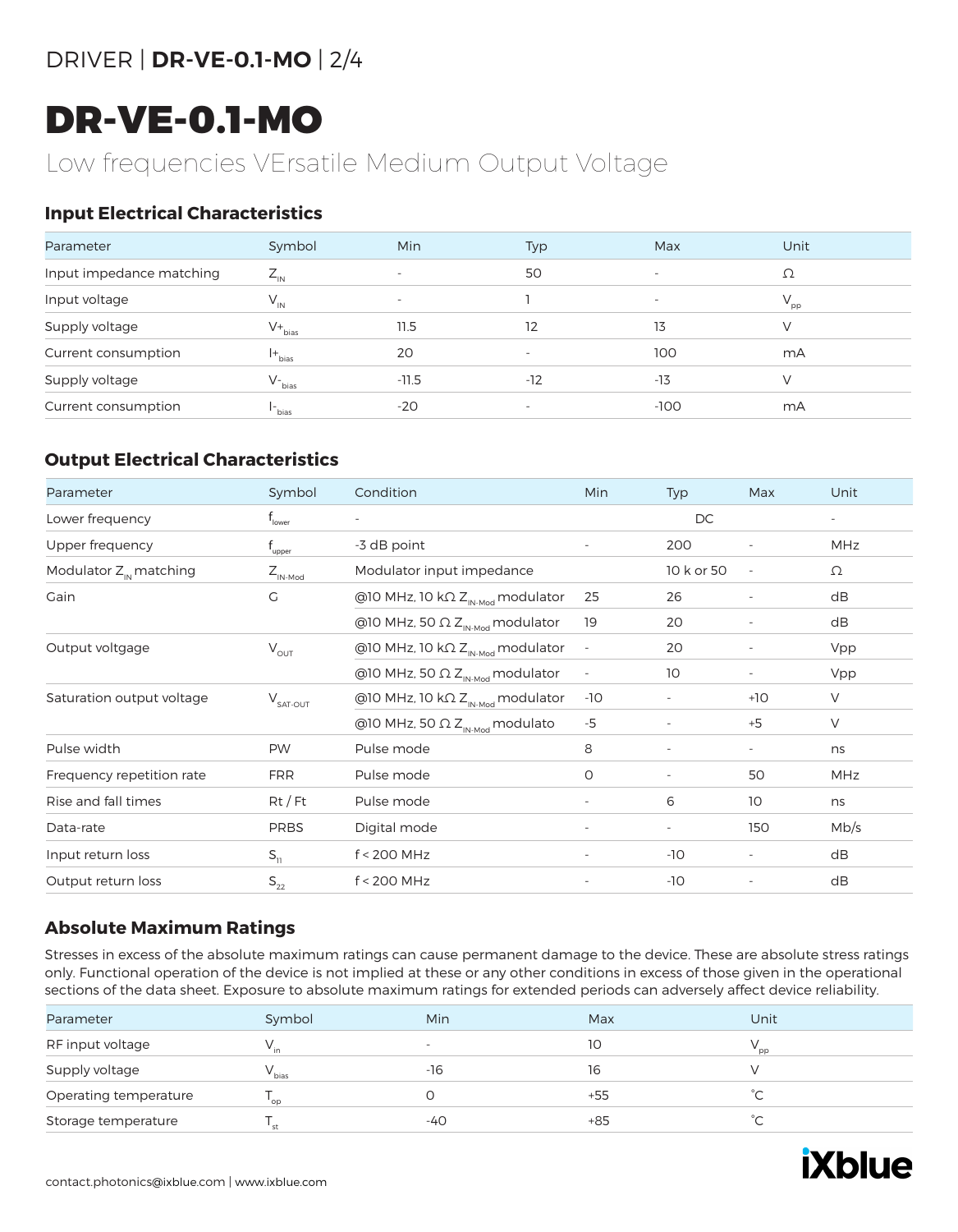# DR-VE-0.1-MO







Pulse Width: 20 ns Output voltage: 8 Vpp



DC signal gain **Harmonics vs frequency** - Linearity driver response



#### Electrical pulse - Pulse driver response 100 Mb/s NRZ Eye Diagram - Digital driver response



Rise Time: 1.6 ns RMS jitter: 42 ps - Peak-peak jitter: 265 ps SNR: 30